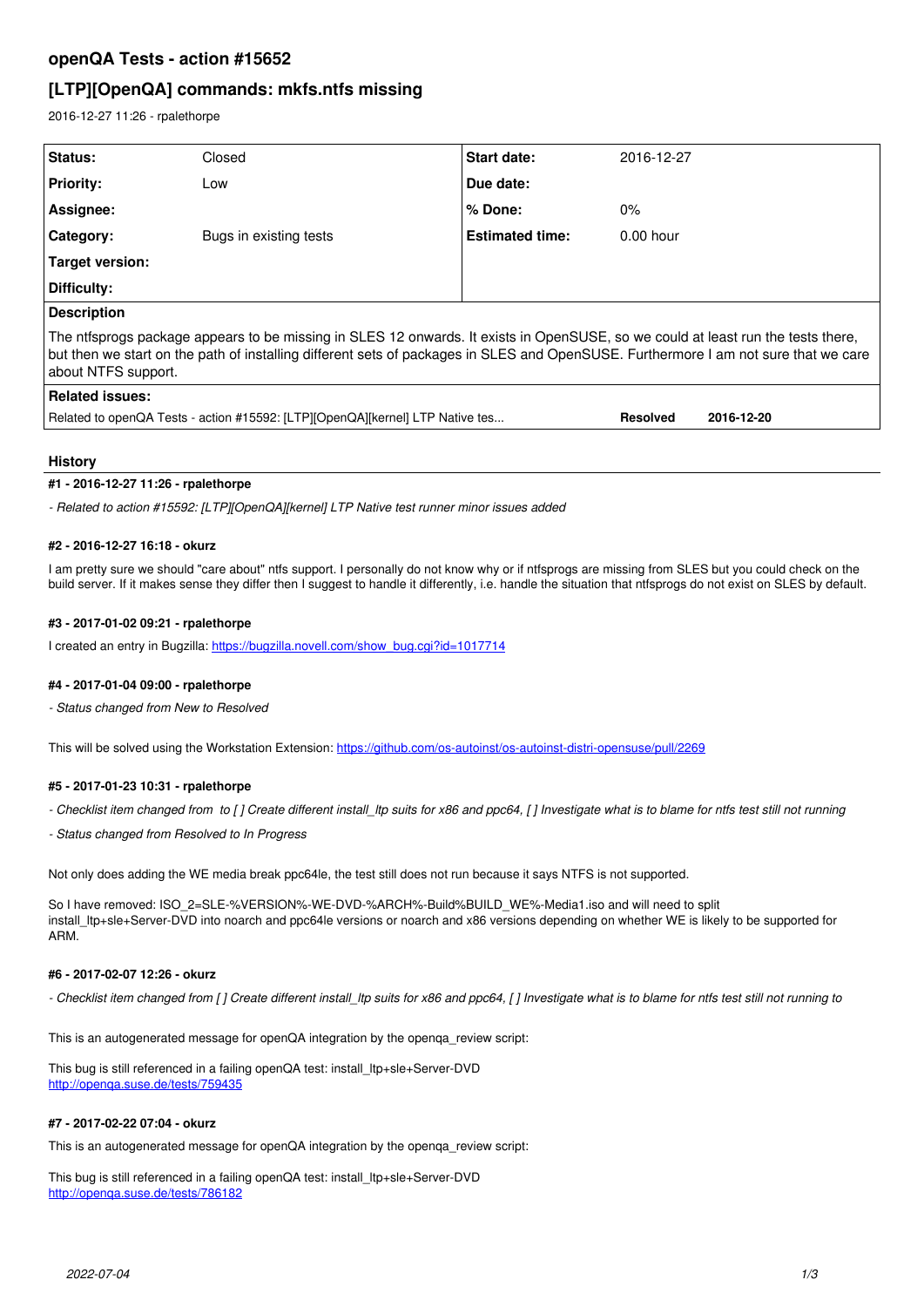### **#8 - 2017-02-22 07:22 - okurz**

This is an autogenerated message for openQA integration by the openqa\_review script:

This bug is still referenced in a failing openQA test: install\_ltp+sle+Server-DVD <http://openqa.suse.de/tests/786182>

### **#9 - 2017-03-08 12:36 - okurz**

This is an autogenerated message for openQA integration by the openqa\_review script:

This bug is still referenced in a failing openQA test: install\_ltp+sle+Server-DVD <http://openqa.suse.de/tests/803442>

### **#10 - 2017-03-08 12:41 - okurz**

This is an autogenerated message for openQA integration by the openqa\_review script:

This bug is still referenced in a failing openQA test: install\_ltp+sle+Server-DVD <http://openqa.suse.de/tests/803442>

### **#11 - 2017-03-23 07:01 - okurz**

This is an autogenerated message for openQA integration by the openqa\_review script:

This bug is still referenced in a failing openQA test: install\_ltp+sle+Server-DVD <https://openqa.suse.de/tests/831287>

# **#12 - 2017-04-07 06:02 - okurz**

This is an autogenerated message for openQA integration by the openqa\_review script:

This bug is still referenced in a failing openQA test: install\_ltp+sle+Server-DVD <https://openqa.suse.de/tests/861752>

#### **#13 - 2017-04-24 06:02 - okurz**

This is an autogenerated message for openQA integration by the openqa\_review script:

This bug is still referenced in a failing openQA test: install\_ltp+sle+Server-DVD <https://openqa.suse.de/tests/894144>

## **#14 - 2017-05-09 06:03 - okurz**

This is an autogenerated message for openQA integration by the openqa\_review script:

This bug is still referenced in a failing openQA test: install\_ltp+sle+Server-DVD <https://openqa.suse.de/tests/922689>

#### **#15 - 2017-05-22 13:48 - rpalethorpe**

*- Status changed from In Progress to Closed*

#### **#16 - 2017-06-06 06:02 - okurz**

This is an autogenerated message for openQA integration by the openqa\_review script:

This bug is still referenced in a failing openQA test: install\_ltp+sle+Server-DVD <https://openqa.suse.de/tests/979740>

#### **#17 - 2017-06-20 06:02 - okurz**

This is an autogenerated message for openQA integration by the openqa\_review script:

This bug is still referenced in a failing openQA test: install\_ltp+sle+Server-DVD <https://openqa.suse.de/tests/1008094>

#### **#18 - 2017-07-06 06:02 - okurz**

This is an autogenerated message for openQA integration by the openqa\_review script:

This bug is still referenced in a failing openQA test: install\_ltp+sle+Server-DVD <https://openqa.suse.de/tests/1045752>

# **#19 - 2017-08-23 06:44 - okurz**